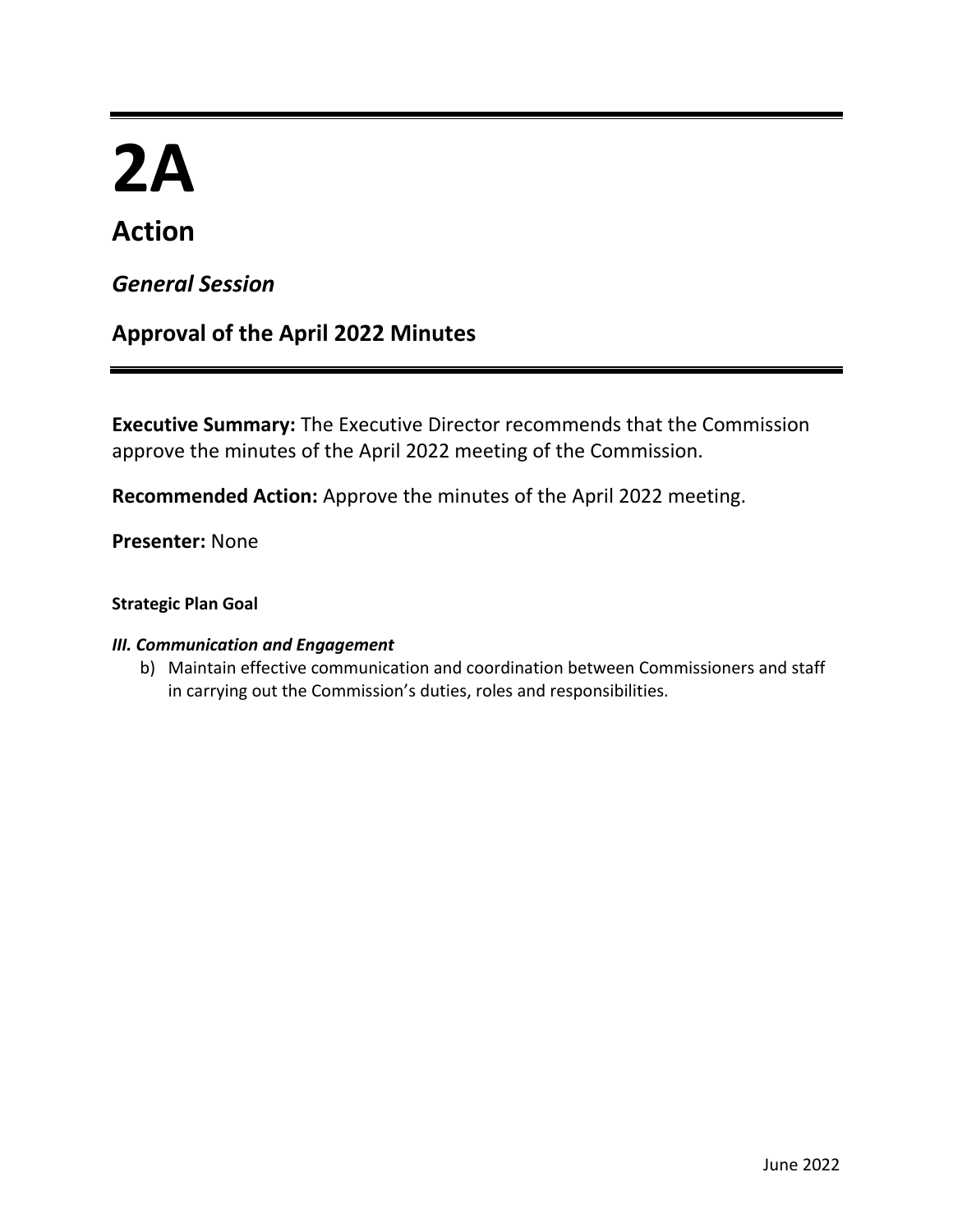# **Commission on Teacher Credentialing Minutes of the April 6-8, 2022 Meeting**

# **Commission Members Attending**

Tine Sloan, Faculty Member Representative, Chair Marysol De La Torre-Escobedo, Teacher Representative, Vice Chair Kathryn Browne, Ex-Officio, California Community College Jose Cardenas, Non-Administrative Services Credential Representative Juan Cruz, School Administrator Representative Christopher Davis, Teacher Representative Michael de la Torre, Teacher Representative Marquita Grenot-Scheyer, Ex-Officio, California State University Megan Gross, Teacher Representative Johanna Hartwig, Public Representative Susan Heredia, School Board Member Representative Terri Jackson, Designee, Superintendent of Public Instruction (4/6 and 4/7 only) Bonnie Klatt, Teacher Representative Monica Martinez, Public Representative David Simmons, Human Resources Administrator Representative Kimberly White-Smith, Ex-Officio, Association of Independent California Colleges and Universities (AICCU)

# **Commission Members Absent**

Annamarie Francois, Ex-Officio, University of California

# *Wednesday, April 6, 2022*

# **Ad Hoc Committee**

Committee Chair Marquita Grenot-Scheyer convened the Ad Hoc Committee at 3:08 p.m.

# **1A: Interview, Recommendation, and Appointment of Members for the Committee on Accreditation**

Erin Sullivan, Administrator, Professional Services Division, provided information about the finalists for open positions on the Committee on Accreditation (COA).

The Committee interviewed the following individuals:

*K-12 Finalists*

- Katrine Czajkowski
- Allan Hallis
- Patricia Pernin
- Al Rabanera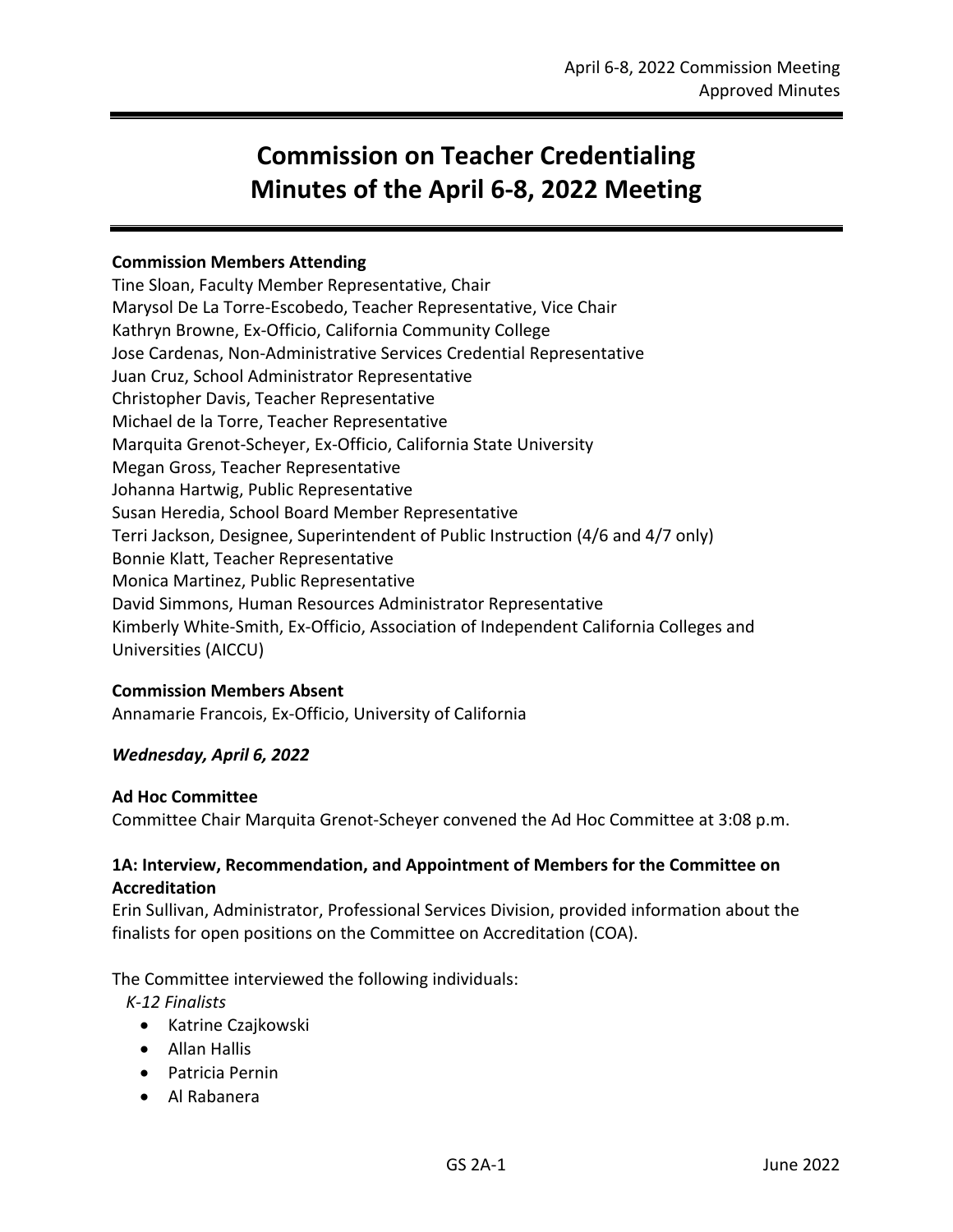# *Postsecondary Finalists*

- Cathy Creasia
- Agustin Cervantes

# **Commission Action**

Commissioner Jackson moved to recommend Katrina Czajkowski and Allan Hallis be appointed to serve as K-12 members on the COA. Commissioner Gross seconded the motion. The motion carried without dissent.

Commissioner Gross moved to recommend Patricia Pernin be appointed to serve as an alternate on the COA. Commissioner Jackson seconded the motion. The motion carried without dissent.

Commissioner Grenot-Scheyer moved to recommend Agustin Cervantes be appointed to serve as a postsecondary member on the COA. Commissioner Jackson seconded the motion. The motion carried without dissent.

Commissioner Gross moved to recommend Cathy Creasia be appointed to serve as an alternate on the COA. Commissioner Jackson seconded the motion. The motion carried without dissent.

# **Adjournment**

There being no further business, Committee Chair Grenot-Scheyer adjourned the Ad Hoc Committee at 5:16 p.m.

# *Thursday, April 7, 2022*

# **General Session**

Chair Tine Sloan convened the General Session of the Commission at 9:14 a.m. Roll call was taken, and the Pledge of Allegiance was recited.

Chair Sloan welcomed Juan Cruz and Christopher Davis as new members of the Commission.

# **2A: Approval of the February 2022 Minutes**

Commissioner Hartwig moved approval of the February 2022 Commission meeting minutes. Commissioner Martinez seconded the motion. The motion carried with Commissioner Cruz abstaining.

# **2B: Approval of the April 2022 Agenda**

Commissioner Davis moved approval of the April 2022 Agenda. Commissioner Klatt seconded the motion. The motion carried without dissent.

# **2C: Approval of the April 2022 Consent Calendar**

Commissioner Jackson moved approval of the April 2022 Consent Calendar with an amendment to withdraw items 4. Mel Brencius, 13. Carmelo Perez, and 16. Jane Staples to be reviewed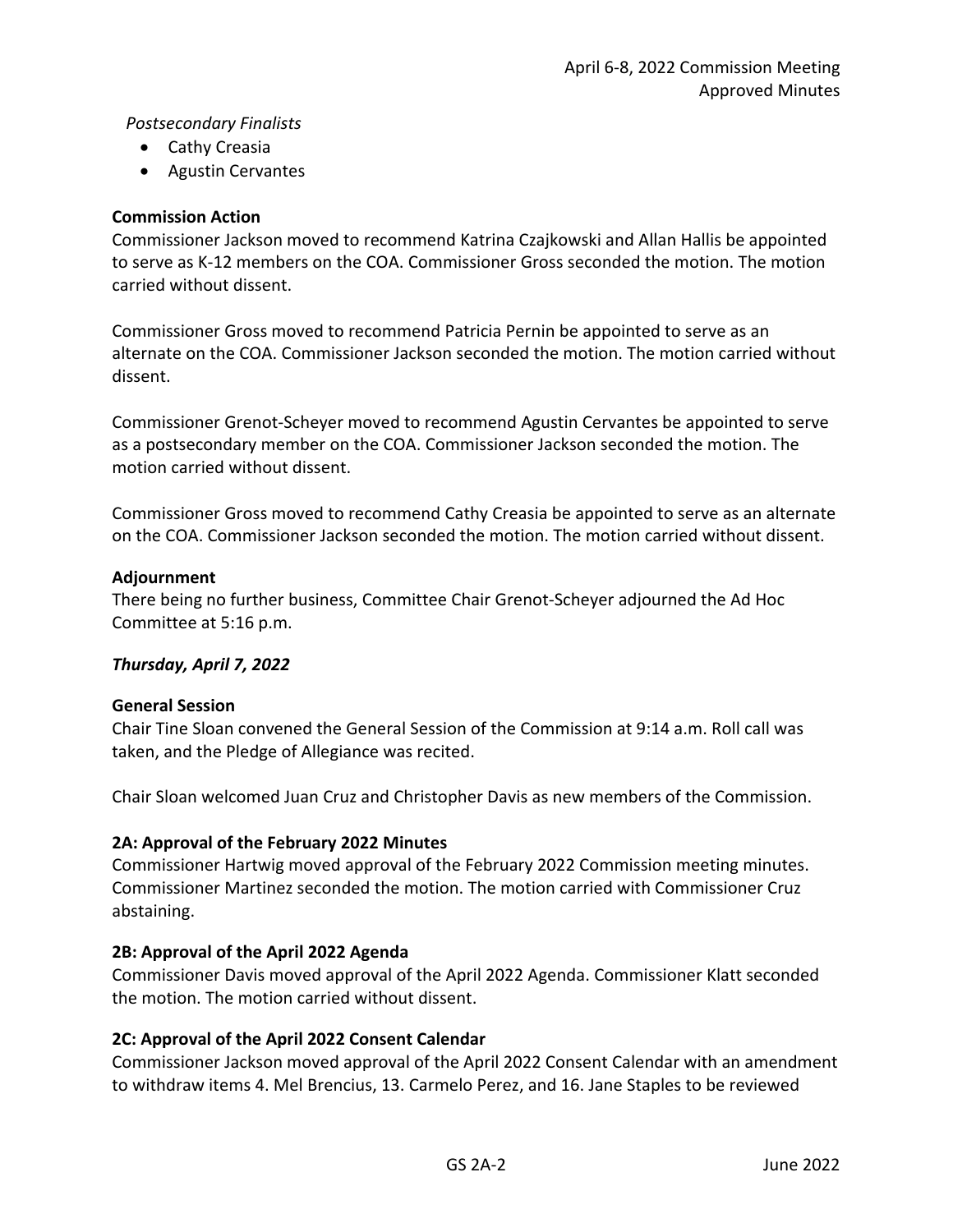during Closed Session. Commissioner Cardenas seconded the motion. The motion carried without dissent.

# **2D: Chair's Report**

Chair Sloan expressed her pleasure for seeing everyone in-person and feeling a sense of normalcy while reeling at the same time from the events over the past two years.

# **2E: Executive Director's Report**

Executive Director Sandy introduced Brigid Hanson, Director of the Administrative Services Division; Jonathon Howard, a new manager with the Office of Governmental Relations; Sara Saelee and Sher Shah Suri, new managers with the Fiscal Business Services Unit; and Heather Kennedy, a new consultant with the Professional Services Division. Executive Director Sandy also congratulated Gilberto Gonzalez on his recent retirement and Bob Loux on his upcoming retirement.

# **2F: Commission Member Reports**

Commissioner Klatt gave a short report that was not heard on the audio recording.

Commissioner Browne spoke about the surge in the development of apprenticeships in teacher preparation and the major efforts on enrollment at the community colleges. She also spoke about the excitement and volatility around the early childhood education specialist credential at the community colleges.

Commissioner Grenot-Scheyer provided a brief overview on the [Center for Transformational](https://ctepp.calstate.edu/)  [Educator Preparation Programs.](https://ctepp.calstate.edu/) She also acknowledged Shireen Pavri as the new Assistant Vice Chancellor for Educator and Leadership Programs at the CSU Chancellor's Office starting in June 2022.

Commissioner White-Smith reported on the current work and focus of the AICCU and the private and non-profit colleges and universities. She also recognized April 2 as Trans Day of Visibility.

Commissioner Cardenas reported on his attendance at a dual enrollment conference in Fresno. He also recognized April as Stress Awareness Month and May 9-13, 2022, as Student Mental Health Week.

Commissioner Jackson shared information about a webinar series conducted by the California Department of Education (CDE) on diversifying the teacher workforce. She also spoke about the Teacher and Leader Policy Office at the CDE and its work on subsidy and incentive programs for national board educators.

Commissioner Gross recognized March as Developmental Disability Awareness Month and April as Autism Acceptance Month. She also shared information regarding the Supporting Inclusive Practices Project which is funded by the CDE.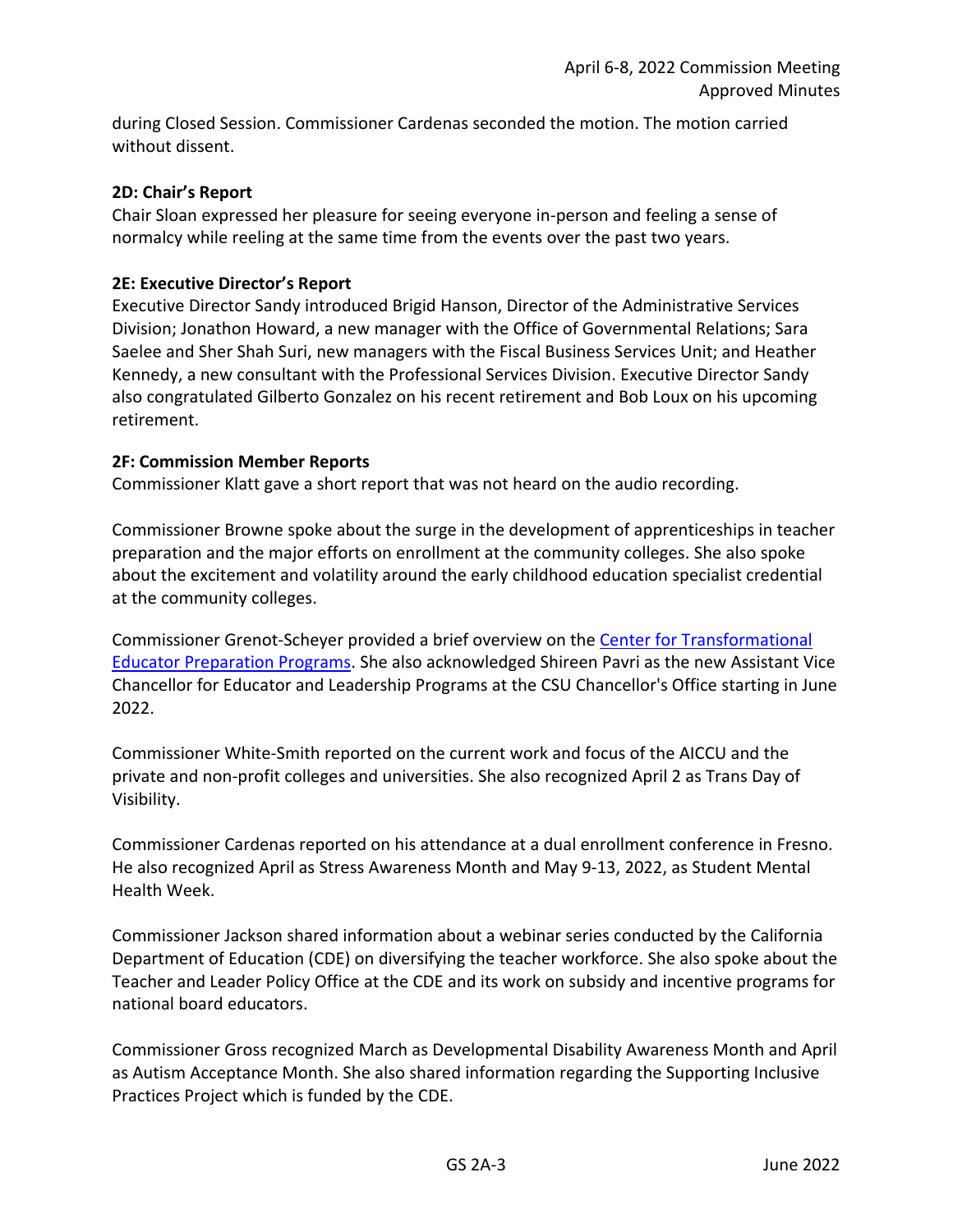# **2G: Liaison Reports**

Haydee Rodriguez, State Board of Education Liaison, reported on her attendance at the State Board's March 2022 meeting and welcomed new State Board members: Brenda Lewis, Sharon Olken, and Gabriela Orozco-Gonzalez.

Adriana Baez, Commission Student Liaison, reported that she recently passed the edTPA (teaching performance assessment). She updated the Commission on her recent activities regarding teacher outreach at Pepperdine University and requested input from the education community on other suggestions and recommendations to promote teacher outreach.

# **Educator Preparation Committee**

Committee Chair Monica Martinez convened the Educator Preparation Committee.

# **3A: Initial Institutional Approval – Stage II: Eligibility Requirements for Santa Maria Bonita School District**

Michele Williams-George, Consultant, Professional Services Division, presented this item which provided, as part of the Initial Institutional Approval process, Santa Maria Bonita School District's responses to the Eligibility Requirements for consideration and possible approval by the Commission.

**Shelli Hart and Jennifer Loftus, Santa Maria Bonita School District,** assisted staff in presenting this item.

# **Commission Action**

Commissioner Heredia moved to grant eligibility to Santa Maria Bonita School District and move forward to Stage III of the Initial Institutional Approval process. Commissioner Simmons seconded the motion. The motion carried without dissent.

# **3B: Initial Institutional Approval – Stage III: Consideration of Provisional Approval for Los Altos School District**

Poonam Bedi, Consultant, Professional Services Division, presented this item which provided, as part of the Initial Institutional Approval process, Los Altos School District's responses to the Common Standards and Program Preconditions for consideration and possible Provisional Approval by the Commission.

# **Sandra McGonagle, Greg Drummond, and Sarah Gerlinger, Los Altos School District,** assisted staff in presenting this item.

# **Commission Action**

Commissioner Klatt moved to grant Provisional Approval to Los Altos School District and set the Provisional Approval period to be three years. Chair Sloan seconded the motion. The motion carried without dissent.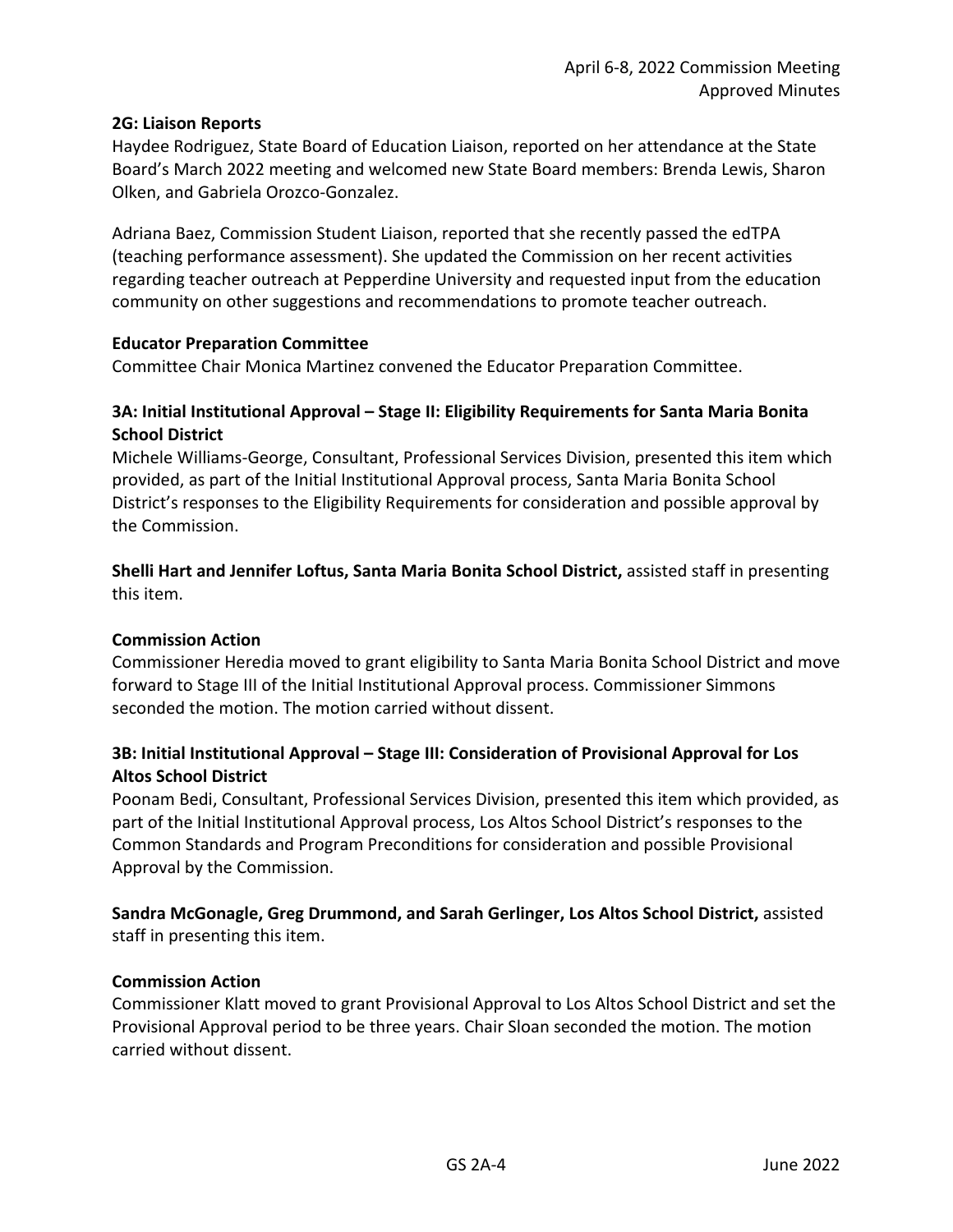# **3C: Initial Institutional Approval – Stage V: Consideration of Full Institutional Approval for Atwater Elementary School District**

Bob Loux, Consultant, Professional Services Division, presented this item which provided, as part of the Initial Institutional Approval process, the report from the Provisional Site Visit and the Committee on Accreditation's recommendation for an accreditation decision for Atwater Elementary School District for consideration and possible approval by the Commission.

**Debbie Mitchell and Ana Boyenga, Atwater Elementary School District,** assisted staff in presenting this item.

**Brenda Bethancourt, Fremont Unified School District**, submitted a written comment which suggested the Commission conduct more research before making a decision.

# **Commission Action**

Commissioner Sloan moved to grant Atwater Elementary School District full institutional approval. Commissioner de la Torre seconded the motion. The motion carried without dissent.

# **3D: Initial Institutional Approval – Stage V: Consideration of Full Institutional Approval for Santa Barbara Unified School District**

Chair Sloan recused herself from this item.

Sarah Solari Colombini, Consultant, Professional Services Division, presented this item which provided, as part of the Initial Institutional Approval process, the report from the Provisional Site Visit and the Committee on Accreditation's recommendation for an accreditation decision for Santa Barbara Unified School District for consideration and possible approval by the Commission.

**Roxanna Stern, Santa Barbara Unified School District,** assisted staff in presenting this item.

# **Commission Action**

Commissioner de la Torre moved to grant full approval to Santa Barbara Unified School District and remand the institution back to the Committee on Accreditation to address the stipulations identified in the site visit team report within the time frame designated in the report. Commissioner Cardenas seconded the motion. The motion carried without dissent.

# **3E: Initial Institutional Approval – Stage V: Consideration of Full Institutional Approval for Fortune School**

Sarah Solari Colombini, Consultant, Professional Services Division, presented this item which provided, as part of the Initial Institutional Approval process, the report from the Provisional Site Visit and the Committee on Accreditation's recommendation for an accreditation decision for Fortune School for Commission's consideration and possible approval by the Commission.

**Roque Neto, Fortune School,** assisted staff in presenting this item.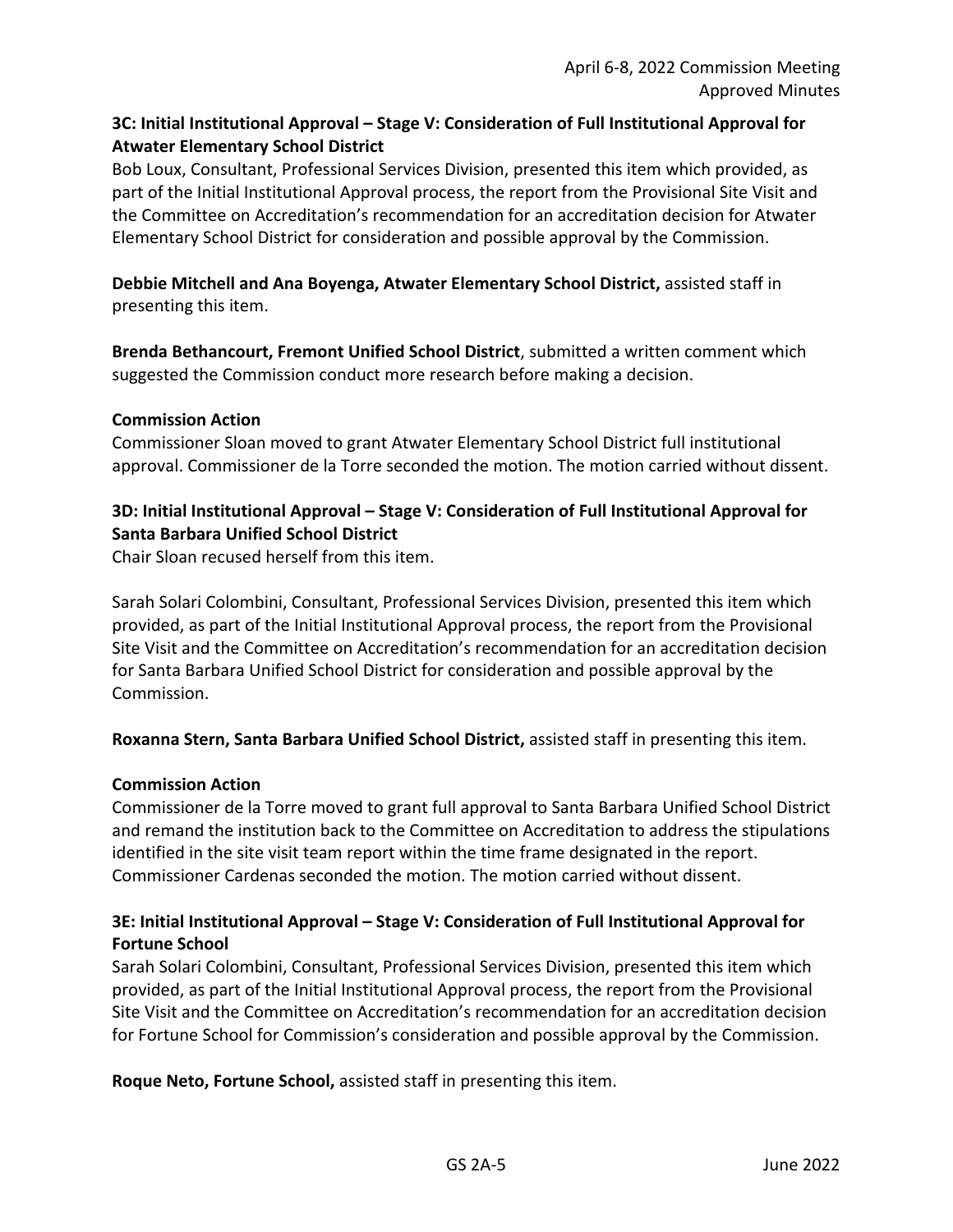# **Commission Action**

Commissioner de la Torre moved to grant full approval to Fortune School. Commissioner Davis seconded the motion. The motion carried without dissent.

# **3F: Refinements to Stage V of the Initial Institutional Approval Process**

Erin Sullivan, Administrator, Professional Services Division, presented this item which provided for Commission approval refinements to Stage V of the Initial Institutional Approval process.

**Bob Frelly, Committee on Accreditation Co-Chair,** assisted staff in presenting this item.

# **Commission Action**

Commissioner Hartwig moved to adopt the refinements presented in this item to Stage V of the Initial Institutional Approval process. Commissioner Gross seconded the motion. The motion carried without dissent.

# **Recess**

# **Closed Session**

The Commission went into Closed Session at 12:58 p.m. pursuant to California Government Code sections 11126(e)(2)(B)(i) and (e)(2)(C)(i) to consider potential litigation. The Commission also considered adverse actions, Petitions for Reinstatement, Decisions and Orders, Proposed Decisions, and transcript reviews in discipline cases while in Closed Session pursuant to California Education Code sections 44245, 44246, 44248, and Government Code sections 11126 and 11517.

# *Friday, April 8, 2022*

# **General Session**

Chair Tine Sloan reconvened the General Session of the Commission at 8:34 a.m. and roll call was taken.

# **Professional Practices Committee**

Committee Chair Johanna Hartwig convened the Professional Practices Committee.

# **4A: Division of Professional Practices Workload Report**

Rachel Grizzaffi and Nicole Yee, Managers, Division of Professional Practices, presented this item which provided a report on the Division of Professional Practices' current workload.

# **Educator Preparation Committee**

Commissioner Martinez reconvened the Educator Preparation Committee.

# **3G: Teacher Supply in California, 2020-21 A Report to the Legislature**

Cara Mendoza, Administrator, and Phi Phi Lau, Research Data Specialist, Professional Services Division, presented this item which provided a report to the Governor and the Legislature on the number of teachers who received credentials, certificates, permits and waivers to teach in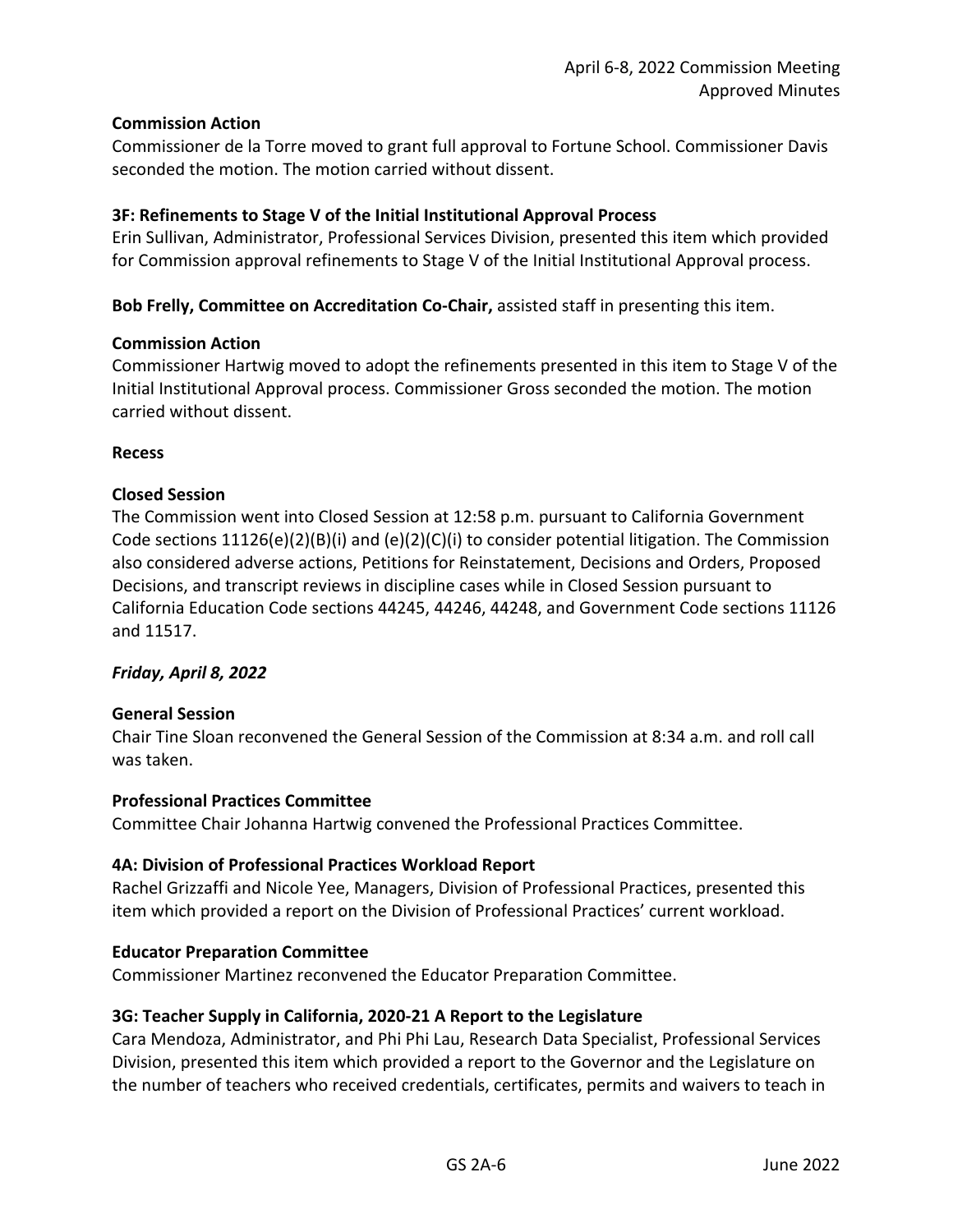California public schools. In addition to the written Teacher Supply report, information on the educator supply dashboards was updated with the most recent data.

**Shilpa Ram, Public Advocates**, spoke about progress in the percentage of new credentials issued and the total teacher preparation program enrollment. She raised concerns regarding the percentage of waivers issued and the decrease in the number of teachers hired in the last two school years. She suggested the Commission gain access to comprehensive teacher program enrollment completion data to better understand the percentage of teachers who exit programs prior to earning their credentials and to establish a centralized hub that shows teacher vacancies across the state to guide new teachers in finding a suitable placement and to better understand teacher supply and demand. She also raised concerns regarding the continuing downward trend in Career Technical Education credentials issued and the demographic data which underscores the need to prioritize not only teacher recruitment but teacher retention and safe inclusive communities for all educators, and spoke about the need for robust investments in educator preparation, training and recruitment so that the diversity of the educator workforce will more closely mirror the student population.

**Manuel Buenrostro, Californians Together**, submitted a written comment and spoke on this item. He echoed the comments made by Ms. Ram and voiced an urgent need for credentialed teachers in high need subject areas. He suggested the Commission take the opportunity to explore how to better support the retention of credential candidates, current teachers, and the recruitment of potential candidates.

**Laura Young**, submitted a written comment which asked the Commission to reconsider the necessity of the CSET Multiple Subject tests.

# **Commission Action**

Commissioner Hartwig moved to approve the Teacher Supply in California, 2020-21 report for transmittal to the Governor and the Legislature. Commissioner Cardenas seconded the motion. The motion carried without dissent.

# **3E: Update on the Development of the PK-3 Early Childhood Education Specialist Credential: Proposed Authorization Statement, Draft Teaching Performance Expectations, Proposed Credential Requirements, and Draft Program Standards for PK-3 Early Childhood Education Specialist Credential Preparation Programs**

Phyllis Jacobson, Administrator, and Cassandra Henderson, Consultant, Professional Services Division, and Mary Vixie Sandy, Executive Director, presented this item which provided for the Commission's review four key foundational components for establishing a PK-3 Early Childhood Education (ECE) Specialist Credential for California early childhood teachers. These foundational components included (a) a proposed PK-3 ECE Specialist Authorization Statement, (b) draft Teaching Performance Expectations (TPEs) specific to the proposed PK-3 ECE Specialist Credential, (c) proposed requirements for earning the PK-3 ECE Specialist Credential, and (d) PK-3 ECE Specialist Credential Preparation Program Standards. The item also presented pathways and options for candidates to complete each of the proposed credential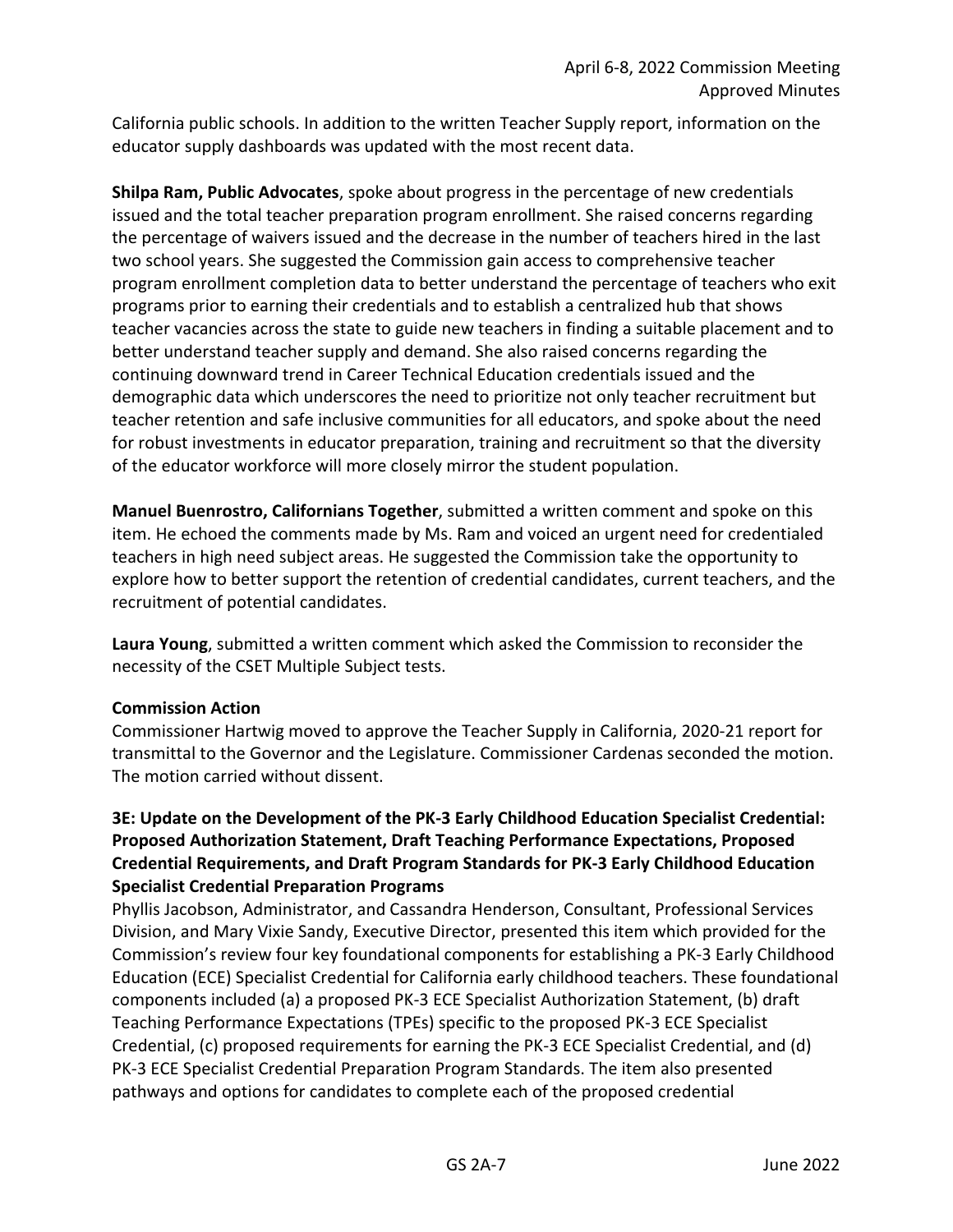requirements, including both currently available candidate options and several additional potential options recommended by the Early Childhood Credentialing Workgroup. This work is responsive both to the direction provided by the state's Master Plan for Early Learning and Care and to the need for additional ECE teachers to support the statewide UPK implementation as called for in the governor's budget.

**Deborah Stipek, Member of ECE Credentialing Workgroup, and Sarah Neville-Morgan, California Department of Education**, assisted staff in presenting this item.

[Appendix A](#page-11-0) provides a list of individuals who submitted written comments or spoke on this item.

# **Legislative Committee**

Committee Chair De La Torre-Escobedo convened the Legislative Committee.

# **5A: Status of Legislation**

**Harold Acord, California Teachers Association,** spoke in support of AB 2047 (Garcia, Cristina).

**Leigh Dela Vitoria, Fontana Unified School District**, voiced support for the revised California Standards for the Teaching Profession (CSTP).

**Sarah Lillis, Teach Plus California**, expressed her support for the revised CSTP.

# **Reconvene General Session**

Chair Sloan reconvened the General Session.

# **2J: New Business**

The Bimonthly Agenda was presented.

# **Audience Presentations**

**Michael Lemus and Ana Marquez, California Student Aid Commission,** provided a brief presentation on the Golden State Teacher Grant program.

# **2H: Interview, Recommendation, and Appointment of Members for the Committee on Accreditation**

Chair Sloan moved to accept the recommendations of the Ad Hoc Committee to: 1) appoint Katrina Czajkowski, Allan Hallis and Agustin Cervantes to the Committee on Accreditation beginning July 1, 2022; and 2) appoint Patricia Pernin and Cathy Creasia as alternates. Commissioner Martinez seconded the motion. The motion carried without dissent.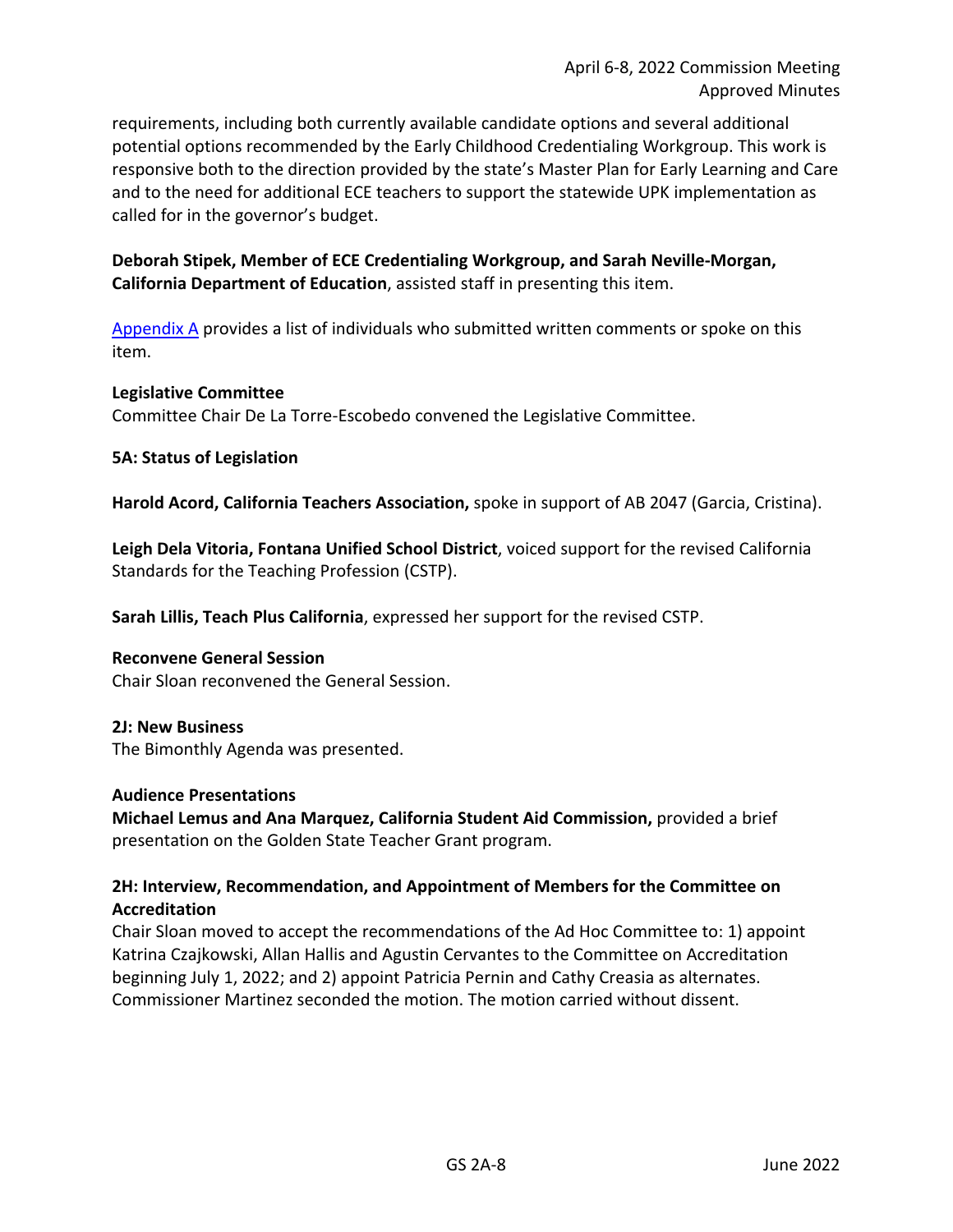# **Recess**

# **Closed Session**

The Commission went into Closed Session at 12:42 p.m. pursuant to California Government Code sections  $11126(e)(2)(B)(i)$  and  $(e)(2)(C)(i)$  to consider potential litigation. The Commission also considered adverse actions, Petitions for Reinstatement, Decisions and Orders, Proposed Decisions, and transcript reviews in discipline cases while in Closed Session pursuant to California Education Code sections 44245, 44246, 44248, and Government Code sections 11126 and 11517.

# **Reconvene General Session**

Chair Sloan reconvened the General Session.

# **2I: Report of Closed Session Items**

Vice Chair De La Torre-Escobedo reported that staff briefed the Commission on potential litigation and no reportable action was taken.

The Commission granted the following Petitions for Reinstatement:

- Joshua Almond
- Constance Lemon

The Commission denied the following Petitions for Reinstatement:

- Natalie Batts
- Devin Boyle
- Beven Grossman
- Kenneth Johnson
- Miroku Nemeth

Commissioner de la Torre recused himself from the following matters: Natalie Batts, Beven Grossman, and Kenneth Johnson.

The Commission adopted the Proposed Decision in the matter of Brandon Jones.

The Commission rejected the Proposed Decision in the matter of Charles Drouaillet and called for the transcript.

The Commission reviewed the transcript in the matter of James Byerly and adopted the administrative law judge's proposed decision. Commissioner De la Torre-Escobedo recused herself from this matter.

The Commission reviewed the transcript in the matter of Griselda Jauregui. A Decision and Order will be prepared for the Commission's adoption. The Commission ordered a thirty-day delay for preparation of the Decision and Order. Commissioner de la Torre recused himself from this matter.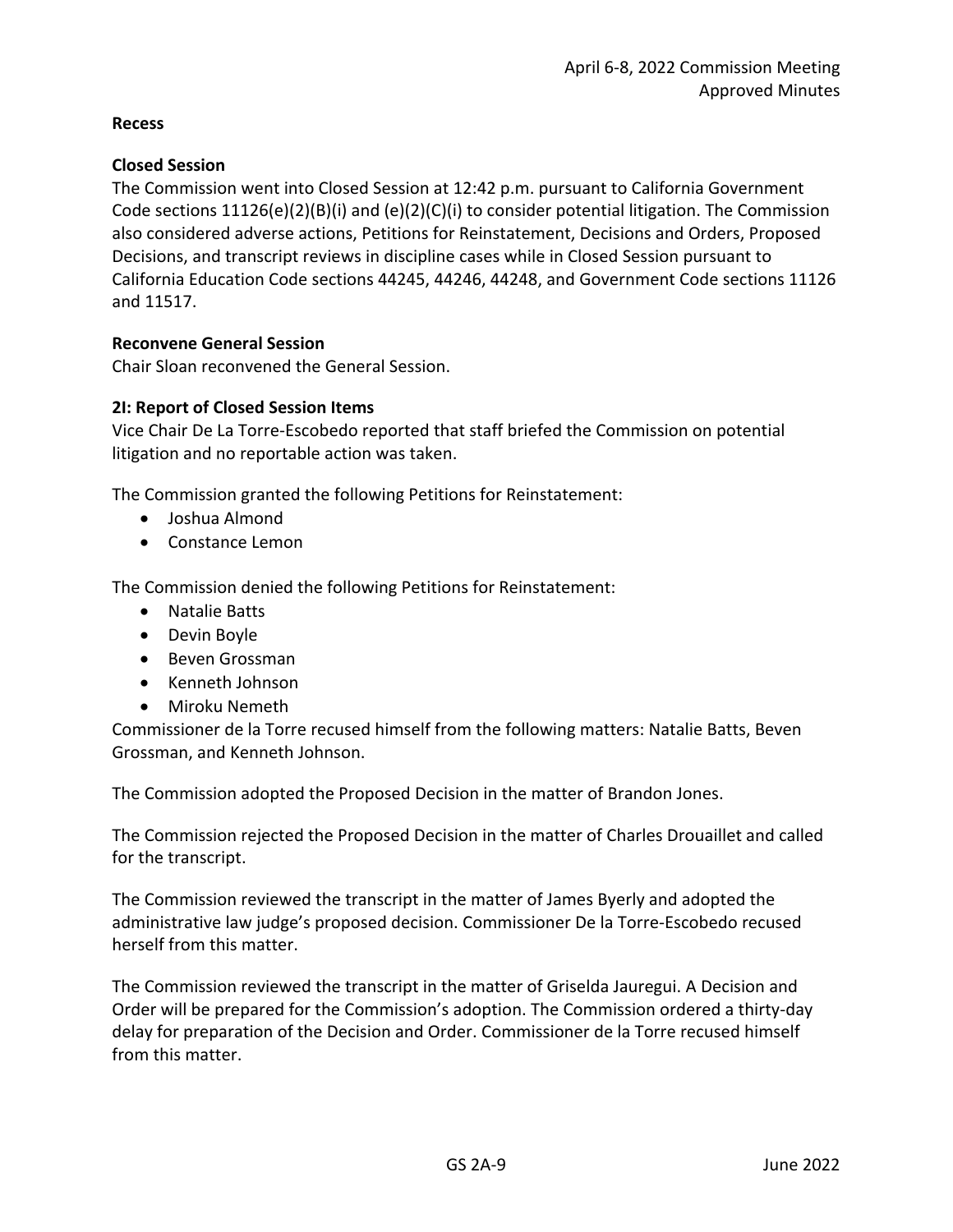The Commission reviewed the transcript in the matter of Liam McConville. A Decision and Order will be prepared for the Commission's adoption. The Commission ordered a thirty-day delay for preparation of the Decision and Order. Commissioner de la Torre recused himself from this matter.

The Commission reviewed the transcript in the matter of Rebecca Parras. A Decision and Order will be prepared for the Commission's adoption. The Commission ordered a thirty-day delay for preparation of the Decision and Order.

The Commission reviewed the transcript in the matter of Lupe Perez. A Decision and Order will be prepared for the Commission's adoption. The Commission ordered a thirty-day delay for preparation of the Decision and Order.

The Commission reviewed the transcript in the matter of Mari Pierce. A Decision and Order will be prepared for the Commission's adoption. The Commission ordered a thirty-day delay for preparation of the Decision and Order.

The Commission adopted a Decision and Order in the matters of Paul Stein and Mauricio Zelaya.

The Commission discussed Consent Calendar items #4 Mel Brencius and #16 Jane Staples and remanded the matters back to the Committee of Credentials.

The Commission discussed Consent Calendar item #13 Carmelo Perez and accepted the recommendation of the Committee of Credentials.

# **Adjournment**

There being no further business, Chair Sloan adjourned the meeting at 3:05 p.m.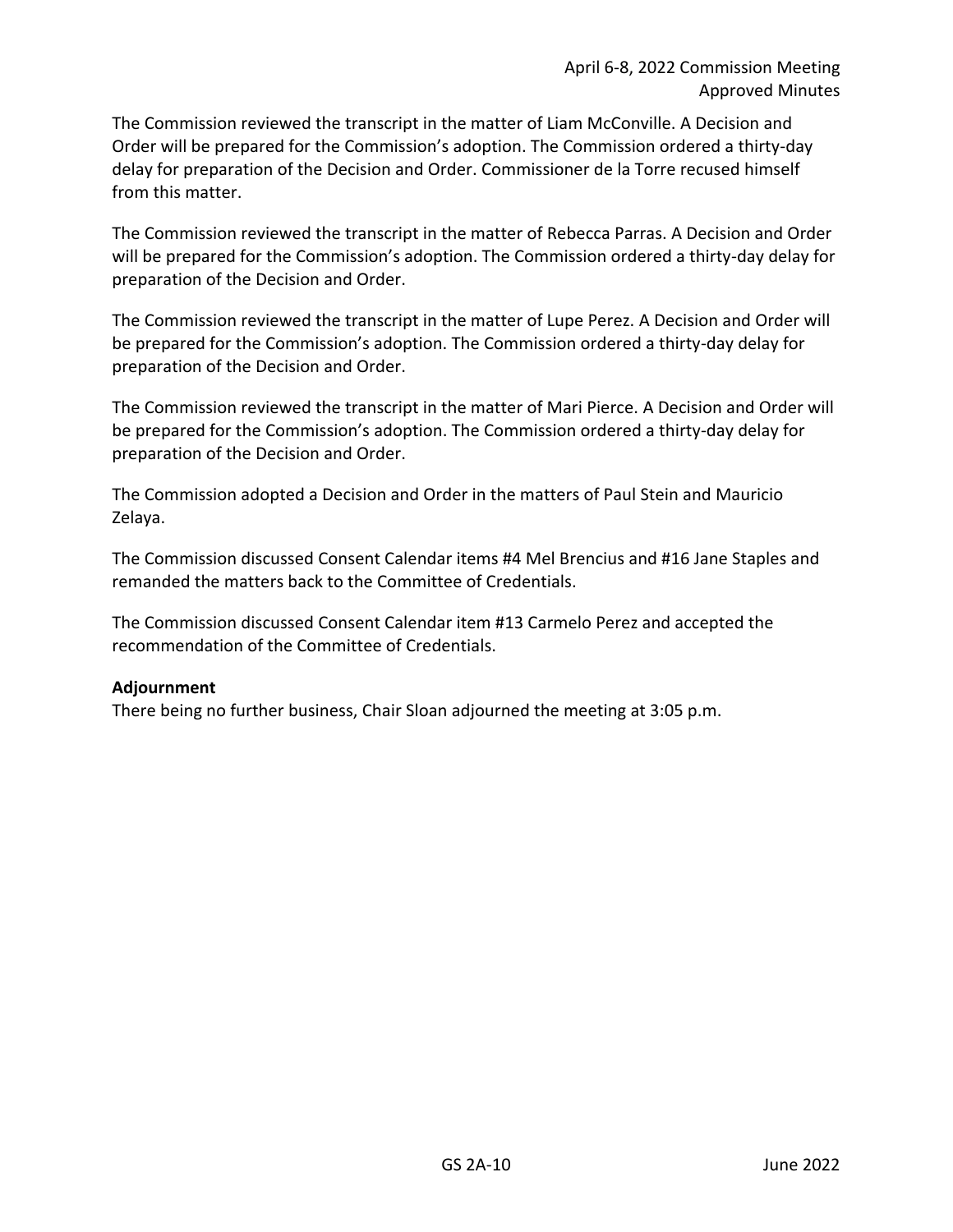# **Appendix A**

# <span id="page-11-0"></span>**Update on the Development of the PK-3 Early Childhood Education Specialist Credential: Proposed Authorization Statement, Draft Teaching Performance Expectations, Proposed Credential Requirements, and Draft Program Standards for PK-3 Early Childhood Education Specialist Credential Preparation Programs**

|                | <b>Name</b>                             | <b>Affiliation</b>                                                 | Written/Oral             |
|----------------|-----------------------------------------|--------------------------------------------------------------------|--------------------------|
| $\mathbf{1}$   | Danette Brown                           | <b>California Teachers Association</b>                             | <b>Statement</b><br>Oral |
| $\overline{2}$ | <b>Renee Marshall</b>                   | California Community College Teacher                               | Oral                     |
|                |                                         | <b>Preparation Programs</b>                                        |                          |
| 3              |                                         | American River College                                             | Oral/Written             |
| $\overline{4}$ | Mary Jane Maguire-Fong<br>Lorranie Chow |                                                                    | Oral/Written             |
|                |                                         | American River College<br><b>California Federation of Teachers</b> | Oral                     |
| 5              | Janet Davis<br><b>Helen Davis</b>       |                                                                    |                          |
| 6              |                                         | <b>UC Los Angeles Extension/PEACH</b>                              | Oral/Written             |
| 7              | Sondra Moe                              | Rio Hondo College                                                  | Oral/Written             |
| 8              | <b>Carol Gossett</b>                    | <b>Fresno Pacific University</b>                                   | Oral                     |
| 9              | Charlynne Murphy                        | <b>Yuba Community College</b>                                      | Oral                     |
| 10             | Denise Kennedy                          | Cal Poly Pomona/PEACH                                              | Oral/Written             |
| 11             | Hanna Melnick                           | Learning Policy Institute                                          | Oral                     |
| 12             | Marsha Peralta                          | <b>Folsom Lake College</b>                                         | Oral/Written             |
| 13             | Sharon Seidman                          | <b>Cal State Fullerton</b>                                         | Oral                     |
| 14             | Carolyne Crolette                       | Early Edge California                                              | Oral                     |
| 15             | Jessica Sawko                           | <b>Children Now</b>                                                | Oral/Written             |
| 16             | Soon Young Jang                         | Cal Poly Pomona                                                    | Oral                     |
| 17             | Jana Luft                               | <b>Education Trust-West</b>                                        | Oral                     |
| 18             | Tony Ayala                              | Solano Community College /PEACH/CCCEC                              | Oral                     |
| 19             | Jan Fish                                | PEACH/CSU Northridge                                               | Oral                     |
| 20             | <b>Manuel Buenrostro</b>                | Californians Together                                              | Oral/Written             |
| 21             | <b>Beth Meloy</b>                       | Meloy Child and Family Policy Solutions                            | Oral                     |
| 22             | Donna Cecil                             | <b>CCCECE</b>                                                      | Oral/Written             |
| 23             | <b>Hopeton Hess</b>                     | <b>CSCCE</b>                                                       | Oral                     |
| 24             | Eden Haywood-Bird                       | Cal Poly Pomona                                                    | Oral                     |
| 25             | Nancy Hurlbut                           | Cal Poly Pomona                                                    | Oral/Written             |
| 26             | Tara Ryan                               | <b>DIAL EE</b>                                                     | Oral                     |
| 27             | Sarah Burnett                           | Norco College                                                      | Oral                     |
| 28             | Carrie Rothstein-Fisch                  | <b>CSU Northridge</b>                                              | Oral/Written             |
| 29             | Jessica Vivar                           | SAUSD                                                              | Written                  |
| 30             | Ana Cabanas                             | Self                                                               | Written                  |
| 31             | Sandy                                   | Self                                                               | Written                  |
| 32             | <b>Chantal Lamourelle</b>               | Santa Ana College                                                  | Written                  |
| 33             | Janis Keyser                            | Self                                                               | Written                  |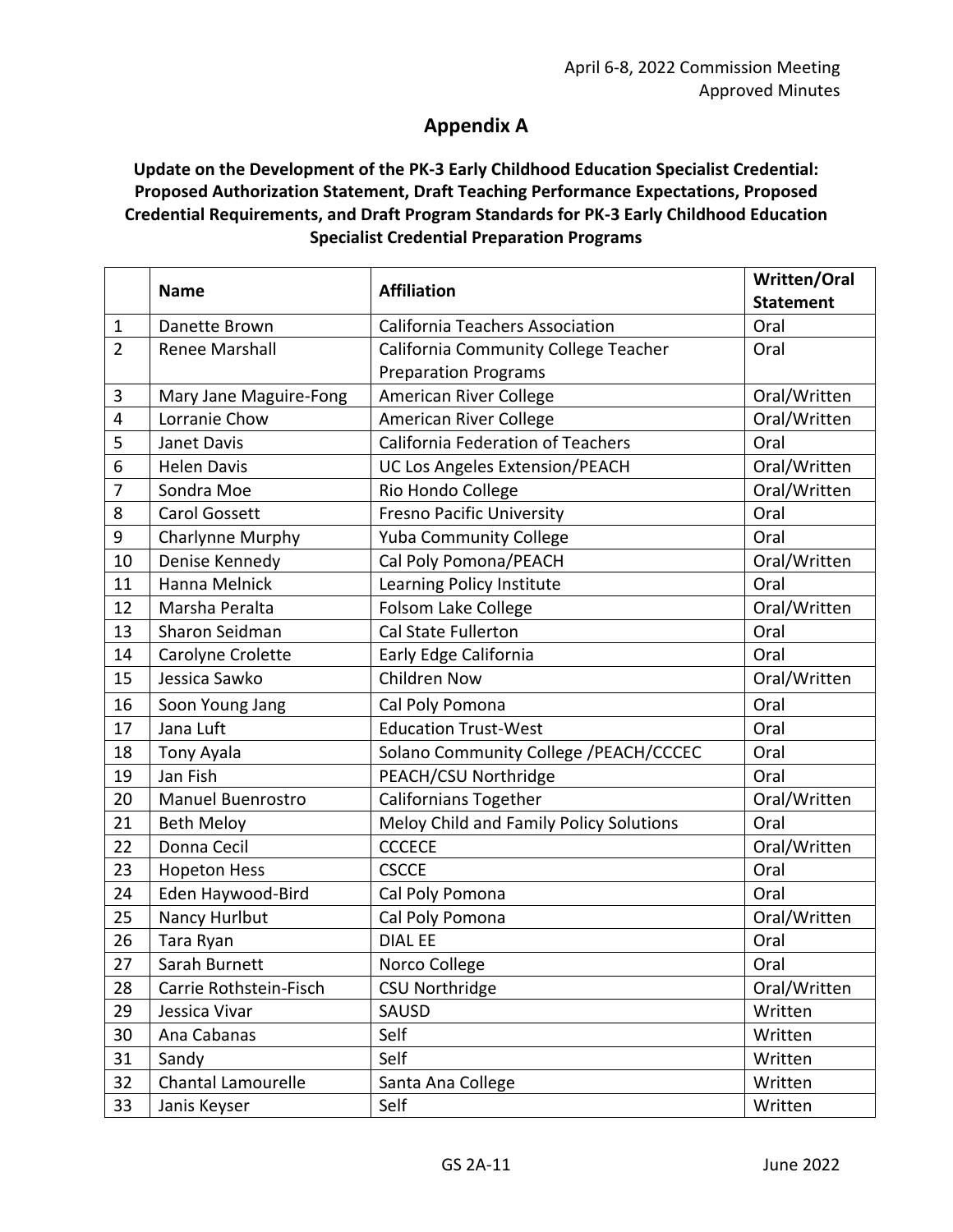|    | <b>Name</b>                 | <b>Affiliation</b>                       | <b>Written/Oral</b> |
|----|-----------------------------|------------------------------------------|---------------------|
|    |                             |                                          | <b>Statement</b>    |
| 34 | Patricia Novak              | <b>PCDA</b>                              | Written             |
| 35 | Tran                        | Self                                     | Written             |
| 36 | David Sheppard              | <b>Imperial Valley College</b>           | Written             |
| 37 | Elvira Gomez                | Self                                     | Written             |
| 38 | Megan Switzler              | First 5 Ventura County                   | Written             |
| 39 | Rebecca Laff                | <b>Imperial Valley College</b>           | Written             |
| 40 | Christine Hayashi           | <b>CSU Northridge</b>                    | Written             |
| 41 | Joannie Aguayo              | <b>CSU Northridge</b>                    | Written             |
| 42 | Sharon Hawley-Crum          | Self                                     | Written             |
| 43 | Mane Dovlatyan              | <b>CSU Northridge</b>                    | Written             |
| 44 | Oona Fontanella-Nothom      | <b>CSU Los Angeles</b>                   | Written             |
| 45 | Angelica Rodriguez          | Ventura County CCD/Notre Dame Children's | Written             |
|    |                             | Academy                                  |                     |
| 46 | La Tanga Hardy              | Los Angeles Trade Tech. College          | Written             |
| 47 | <b>Michell Naidoo</b>       | <b>CCCECE</b>                            | Written             |
| 48 | Fereidoun                   | Self                                     | Written             |
| 49 | Erin Cassaday               | Self                                     | Written             |
| 50 | Cate Murphy                 | Self                                     | Written             |
| 51 | Erlinda Jones               | Los Medanos College                      | Written             |
| 52 | Rebecca Green               | <b>Imperial Valley College</b>           | Written             |
| 53 | Elvira Gomez                | Self                                     | Written             |
| 54 | <b>Esmeralda Magallanes</b> | Self                                     | Written             |
| 55 | Marie Jones                 | American River College                   | Written             |
| 56 | Laurie Perry                | Sacramento City College                  | Written             |
| 57 | Linda Leibovitch            | <b>CSU Northridge</b>                    | Written             |
| 58 | Mane Dovlatyan              | <b>CSU Northridge</b>                    | Written             |
| 59 | <b>Toni Isaacs</b>          | <b>PEACH</b>                             | Written             |
| 60 | Tina Watts                  | Skyline College                          | Written             |
| 61 | Gary Doyle                  | Self                                     | Written             |
| 62 | Kristina Brower             | Self                                     | Written             |
| 63 | Tanessa Sanchez             | Palomar College                          | Written             |
| 64 | Diane Studinka              | Palomar College                          | Written             |
| 65 | Laura Reno                  | Las Positas College                      | Written             |
| 66 | Laurel Doyle                | <b>CCCECE</b>                            | Written             |
| 67 | Lissette Dominguez          | <b>Merritt Community College</b>         | Written             |
| 68 | Laura Manson                | Santa Monica College                     | Written             |
| 69 | Nadiyah Taylor              | Las Positas College                      | Written             |
| 70 | Jennifer Briffa             | Merritt College                          | Written             |
| 71 | Brianne Ayala               | <b>CCCECE</b>                            | Written             |
| 72 | Jennifer Paris              | College of the Canyons                   | Written             |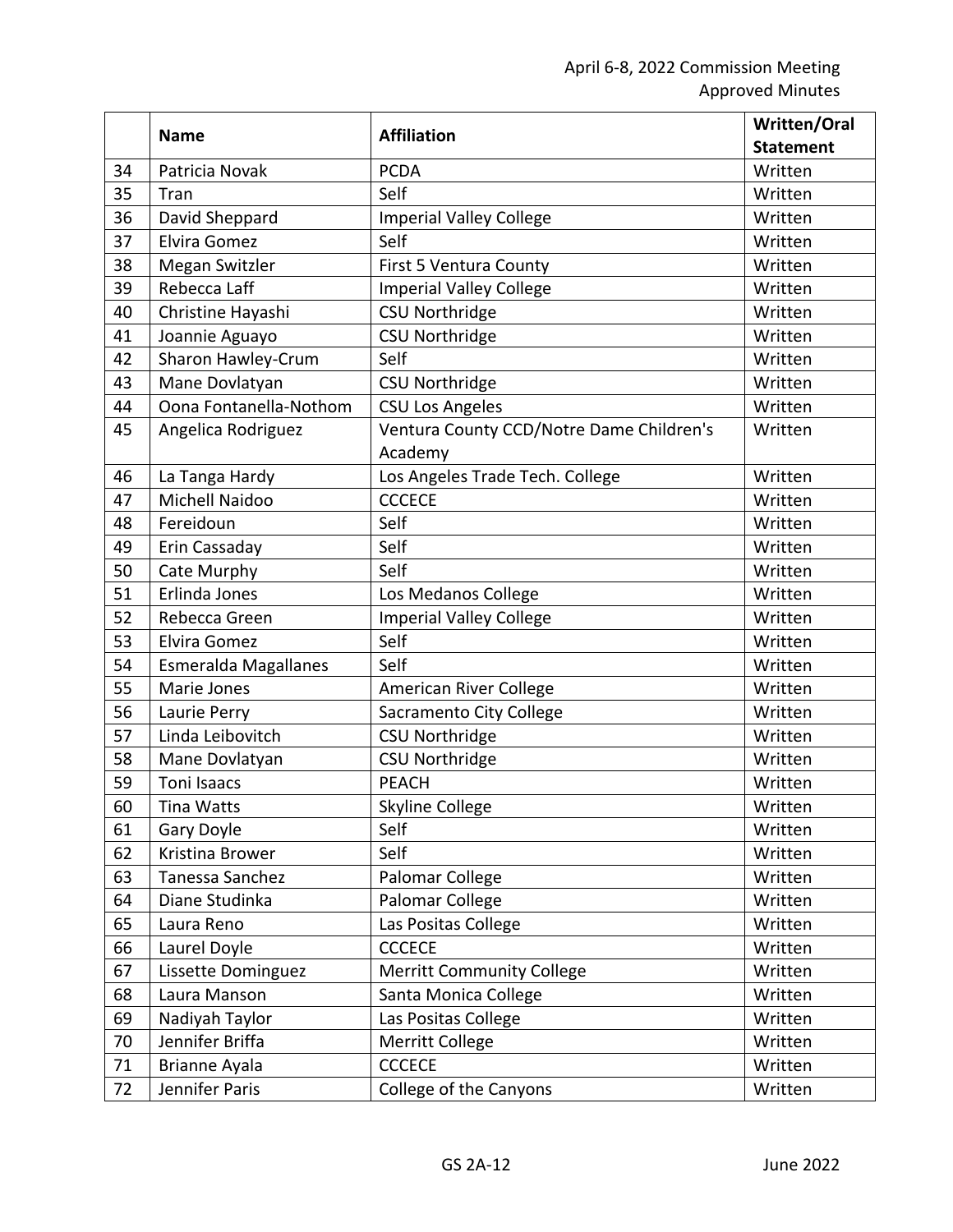|     | <b>Name</b>             | <b>Affiliation</b>                       | Written/Oral     |
|-----|-------------------------|------------------------------------------|------------------|
|     |                         |                                          | <b>Statement</b> |
| 73  | Vanessa Gallarza        | <b>AS Children's Center</b>              | Written          |
| 74  | <b>Birdie Winrow</b>    | College of Marin                         | Written          |
| 75  | Janice Townsend         | Los Medanos College                      | Written          |
| 76  | Shaquam Edwards         | College of Marin                         | Written          |
| 77  | Ayumi Nagase            | Sonoma State University                  | Written          |
| 78  | Victoria Edwards        | AS Children's Center                     | Written          |
| 79  | <b>Betsy Hiteshew</b>   | Self                                     | Written          |
| 80  | Sharon Donovan          | City College of San Francisco            | Written          |
| 81  | Cherie Hogan            | Self                                     | Written          |
| 82  | <b>Tracey Baca</b>      | Los Angeles Valley College               | Written          |
| 83  | Victoria Lyon           | Self                                     | Written          |
| 84  | <b>Ruth Piker</b>       | <b>CSU Long Beach</b>                    | Written          |
| 85  | Nanette Schonleber      | Sonoma State University                  | Written          |
| 86  | Maria Glidewell         | <b>Fremont Unified School District</b>   | Written          |
| 87  | Norma Loera             | AS Children's Center                     | Written          |
| 88  | Randi Osburn            | <b>CCCECE</b>                            | Written          |
| 89  | <b>Brittany Moraga</b>  | Self                                     | Written          |
| 90  | Katie Leon              | Child360/CSU Northridge                  | Written          |
| 91  | Johanna Pimentel        | Moorpark College                         | Written          |
| 92  | Mari Estrada            | Self                                     | Written          |
| 93  | <b>Brittany Moraga</b>  | <b>CSU Northridge</b>                    | Written          |
| 94  | Pearl Kurpjuweit        | AS Children's Center                     | Written          |
| 95  | Diane Cromwell          | Self                                     | Written          |
| 96  | Nick Zappas             | Self                                     | Written          |
| 97  | <b>Cindy Stephens</b>   | <b>CCCECE/PEACH</b>                      | Written          |
| 98  | <b>Shelby Ferns</b>     | Self                                     | Written          |
| 99  | Londis Ramirez          | <b>CSU Northridge</b>                    | Written          |
| 100 | Alivia Zappas           | Self                                     | Written          |
| 101 | <b>Trevor Lyon</b>      | Self                                     | Written          |
| 102 | Yohana                  | Self                                     | Written          |
| 103 | Stephanie               | Self                                     | Written          |
| 104 | Janice Silver           | PEACH/Los Angeles Mission College        | Written          |
| 105 | Elen Khokha             | Santa Monica College                     | Written          |
| 106 | Adriana Arias           | Self                                     | Written          |
| 107 | Yeji Lee                | Vista Del Mar                            | Written          |
| 108 | Dolores Barragan        | Self                                     | Written          |
| 109 | Bridget Erickson-Nelson | Little Learners                          | Written          |
| 110 | Denise Calhoun          | Pepperdine University/CSUNorthridge/UCLA | Written          |
| 111 | No name                 | Self                                     | Written          |
| 112 | Ranjana Subrmanian      | <b>Fremont Unified School District</b>   | Written          |